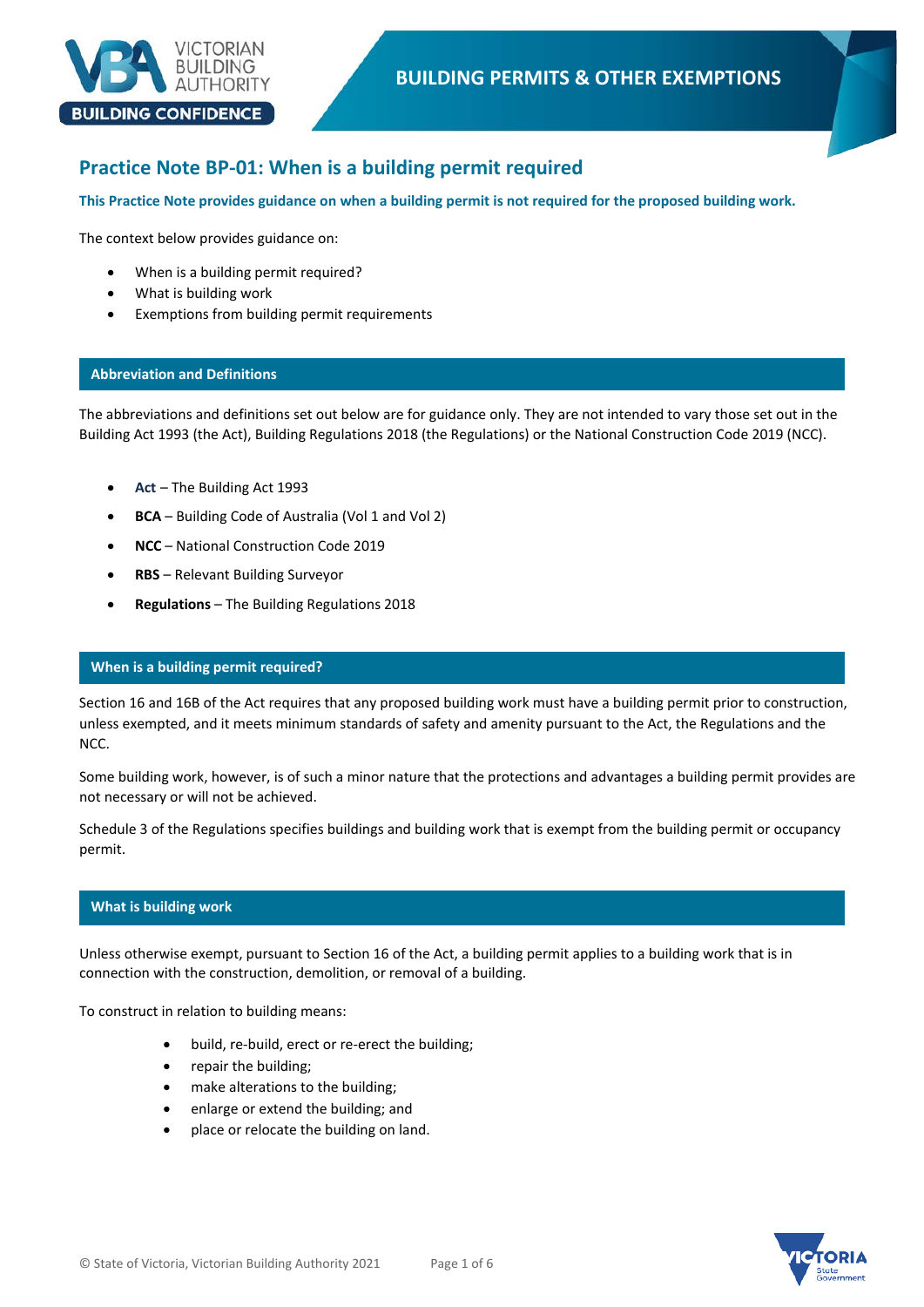

**Exemptions from the requirement of a building permit** It is an offence to carry out building work without a building permit being issued and in force. Building work conducted without a permit will result in heavy penalties, as prescribed under sections 16 and 16B of the Act.

Schedule 3 of the Regulations specifies the building work and buildings exempt from the building permit requirements. It is important to refer to the schedule to fully understand the provisions relating to the exemption. While some building work is exempt, the proposed building work may still be required to comply with the NCC.

The examples provided below are for guidance only. They are not intended to vary those prescribed within the Act or the Regulations. All building practitioners must determine if the proposed building work falls within one of the exemptions.

# **Construction of a freestanding Class 10a building**

# **The construction of a freestanding Class 10a building (e.g. private garage, carport and shed) is exempt from requiring a building permit providing that:**

- (a) it has a floor area not exceeding  $10 \text{ m}^2$ ; and
- (b) is not more than 3 m in height, or if situated within 1 m of a boundary, is no more than 2.4 m in height; and
- (c) if appurtenant to a building of another Class on the same allotment, it is located no further forward on the allotment than the front wall of the building to which it is appurtenant; and
- (d) if it is not appurtenant to a building of another Class on the same allotment, it is the only Class 10a building on the allotment and is set back at least 9 m from the front street alignment and at least 2 m from each side street alignment; and
- (e) it is not constructed of masonry.

A planning permit may be required for the construction of a Class 10a building.

Where a freestanding Class 10a building is proposed to be located over an easement or an asset of a relevant authority, legislation may require that consent is obtained from the relevant authority prior to the construction of the building.

# **Demolition of a freestanding Class 10 building**

**Demolition of a freestanding Class 10 building (e.g. private garage, carport, shed, fences, retaining walls, swimming pools and private bushfire shelters) is exempt from requiring a building permit provided that:**

- (a) it is not constructed of masonry; and
- (b) does not exceed 40  $m<sup>2</sup>$  in floor area; and
- (c) will not adversely affect the safety of the public or occupiers of the building; and
- (d) is not work carried out on, or in connection with, a building included on the Heritage Register within the meaning of the Heritage Act 2017.

# **Example**

Ť.

The proposed demolition is a 5 m<sup>2</sup> freestanding shed that is situated adjacent to a right of way easement. In this example because the proposed demolition will likely result in the safety of the public being adversely affected, it does not meet the exemption requirements.

A planning permit may be required for the demolition of a Class 10 building.

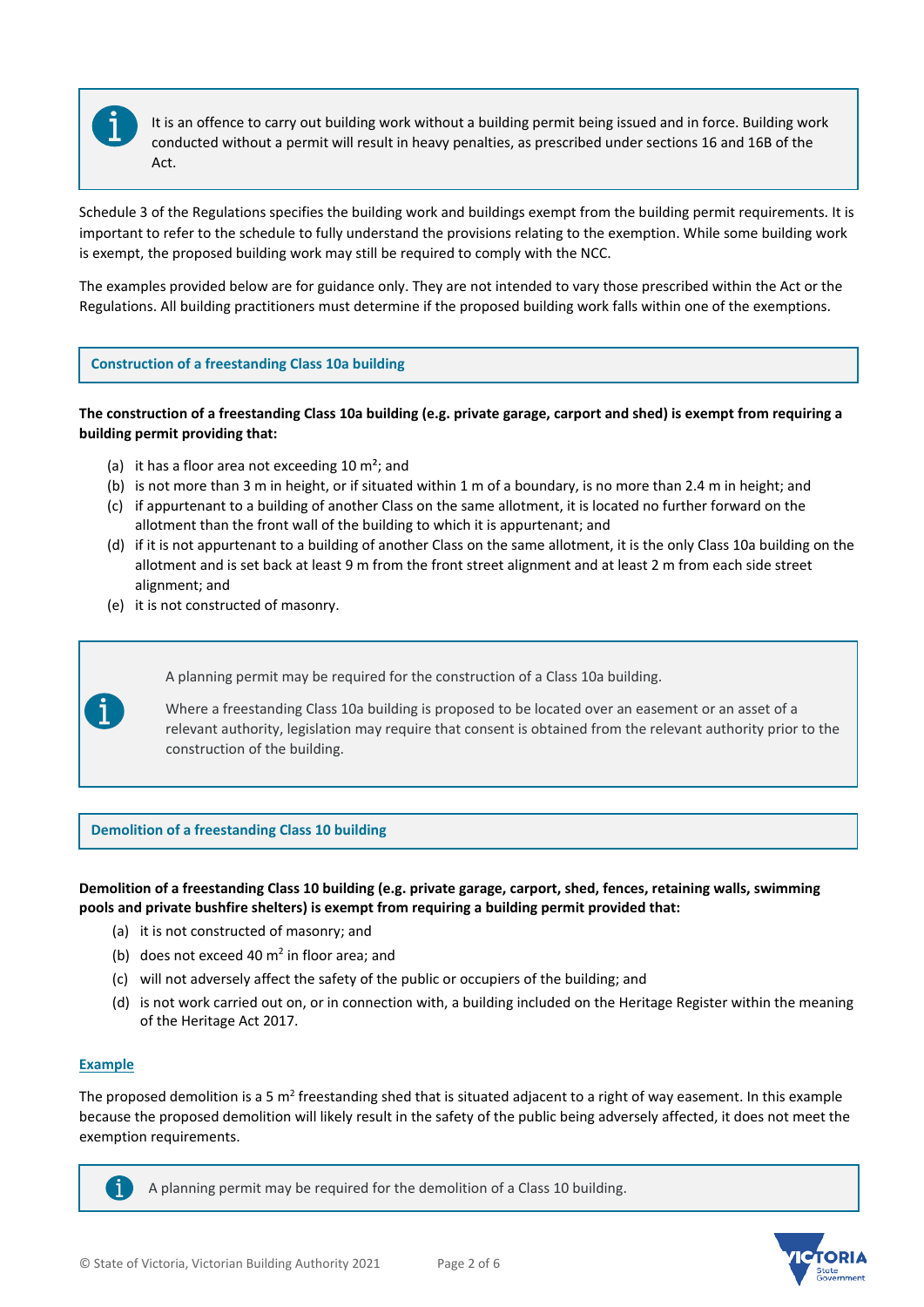**Repair, renewal, or maintenance of an existing building** 

# **Repair, renewal, or maintenance of a part of an existing building is exempt from requiring a building permit provided the building work:**

- (a) will not adversely affect the structural soundness of the building, and does not include:
	- (i) an increase or decrease in the floor area or height of the building;
	- (ii) underpinning or replacement of footings; or
	- (iii) the removal or alteration of any element of the building that is contributing to the support of any other element of the building; and
- (b) is done using materials commonly used for the same purpose as the material being replaced; and
- (c) will not adversely affect the safety of the public or occupiers of the building; and
- (d) will not adversely affect an essential safety measure relating to the building.

### **Examples of exempted building work:**

- Replacing or repairing damaged weatherboards
- Repairing or replacing non-fire rated wall, ceiling, or floor linings
- Retiling a bathroom or kitchen
- Reglazing or replacing a window without structural modifications
- Replacing roof tiles with roof tiles or roof sheeting with roof sheeting.

### **Alterations to a building**

### **Alterations to a building are exempt from requiring a building permit provided the building work:**

- (a) will not adversely affect the structural soundness of the building, and does not include:
	- (i) an increase or decrease in the floor area or height of the building; or
	- (ii) underpinning or replacement of footings; or
	- (iii) the removal or alteration of any element of the building that is contributing to the support of any other element of the building; and
- (b) will not project beyond the street alignment; and
- (c) will not adversely affect the safety of the public or occupiers of the building; and
- (d) is not work carried out on, or in connection with, a building included on the Heritage Register within the meaning of the Heritage Act 2017; and
- (e) is not work in relation to, and will not adversely affect, an essential safety measure relating to the building.

**Class 10b structure for the purposes of displaying a sign** 

# **A Class 10b structure that is built for the purpose of displaying a sign is exempt from requiring a building permit provided the structure:**

- (a) is less than 3 m from a street alignment and does not exceed 1 m in height above ground level; or
- (b) is not less than 3 m from a street alignment and does not exceed—
	- (i) a height of 8 m above ground level; and
	- (ii)  $6 \text{ m}^2$  in display area.

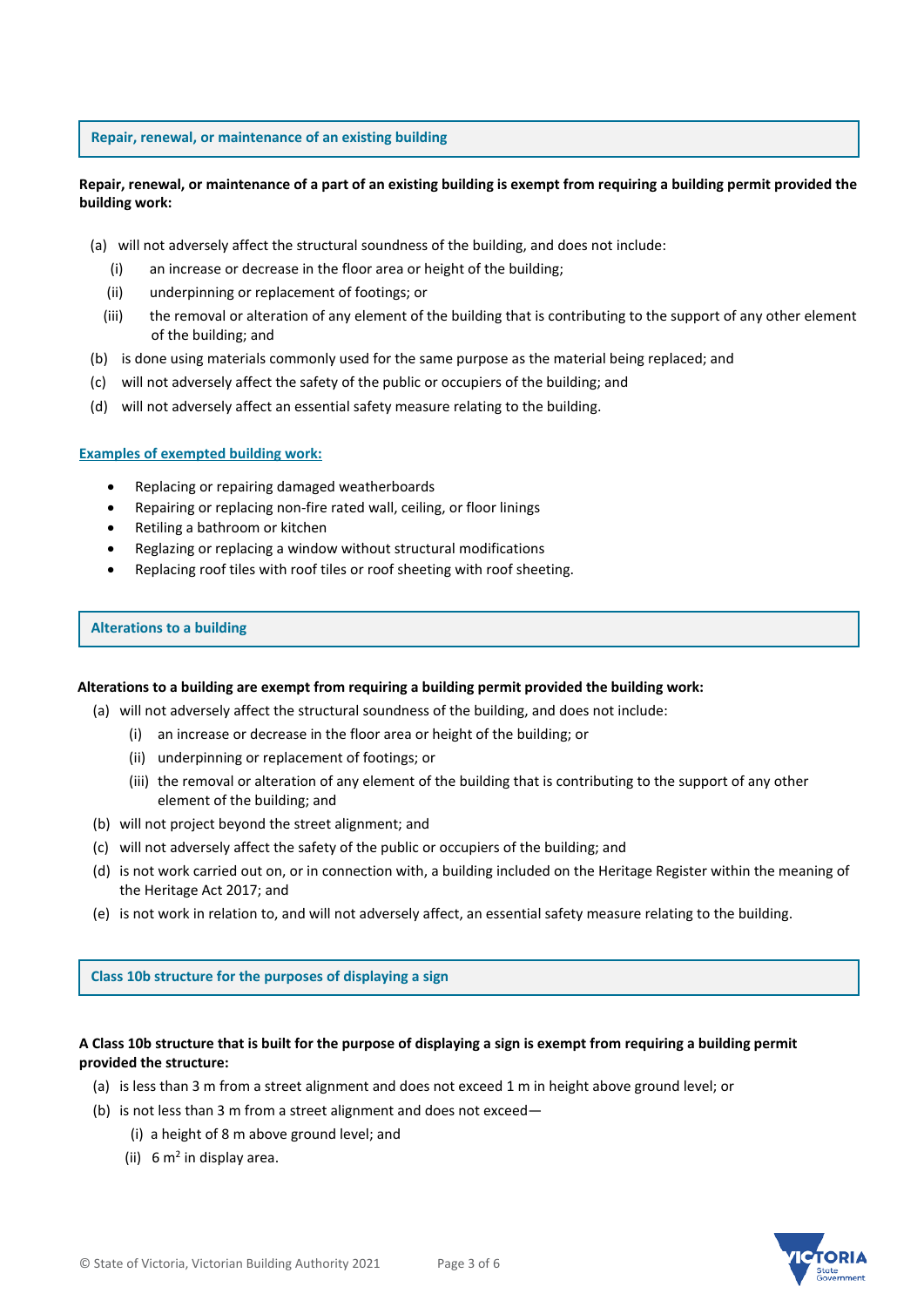#### **Construction of a pergola**

A pergola is defined in the Regulations as an open structure that is unroofed but may have a covering of open weave permeable material.

#### **Pergolas are exempt from requiring a building a permit providing that it:**

- (a) is not more than 3.6 m in height; and
- (b) in the case of a pergola that is appurtenant to a Class 1 building, is located no further forward on the allotment than 2.5 m forward of the front wall of that building; and
- (c) in any other case, is located no further forward on the allotment than the front wall of that building to which it is appurtenant; and
- (d) has a floor area not exceeding 20  $m^2$ .



Any building work that is exempt, must still be designed and constructed to resist applied loads and to ensure it does not adversely affect any building to which it is attached.

#### **Real estate signs**

A temporary freestanding sign such as a real estate sign that is self-supporting will generally be exempt from a building permit as it can be classified as a temporary structure under item 7 Schedule 3 of the Regulations.

Real estate signs that are attached to buildings that do not meet the exemptions under item 4 or 12 of Schedule 3 of the Regulations are not exempt from the requirement to obtain a building permit.

#### **Excavation and infrastructure work**

Excavation work being carried out in connection with and for the purpose of constructing a building is building work and requires a building permit. For example, excavating the land to specified levels for a building.

A building permit is not required for excavations that are not for or in connection with a building. For example, land clearing to remove vegetation and to create flat land. A building permit is also not required for building works that are exempt such as excavating for retaining walls less than 1m in height and excavating for the construction of an exempt freestanding class 10a building.

#### **Solar panels and other roof mounted objects**

The installation of rooftop solar panels and other roof mounted plant or equipment installed on a building is classified as building work because it involves the alteration of an existing building.

Fixings for the installation may also adversely affect an existing roof structure. Different onsite conditions including roof coverings, roof pitch, type of framing, bracing and wind loads will need to be considered prior to the installation.

An assessment of the support structure by a registered civil engineer should be obtained so that all loading conditions, installation, and fixing methods are considered.

An exemption can be applied if the building work meets the exemption for alterations under item 4 Schedule 3 of the Regulations.

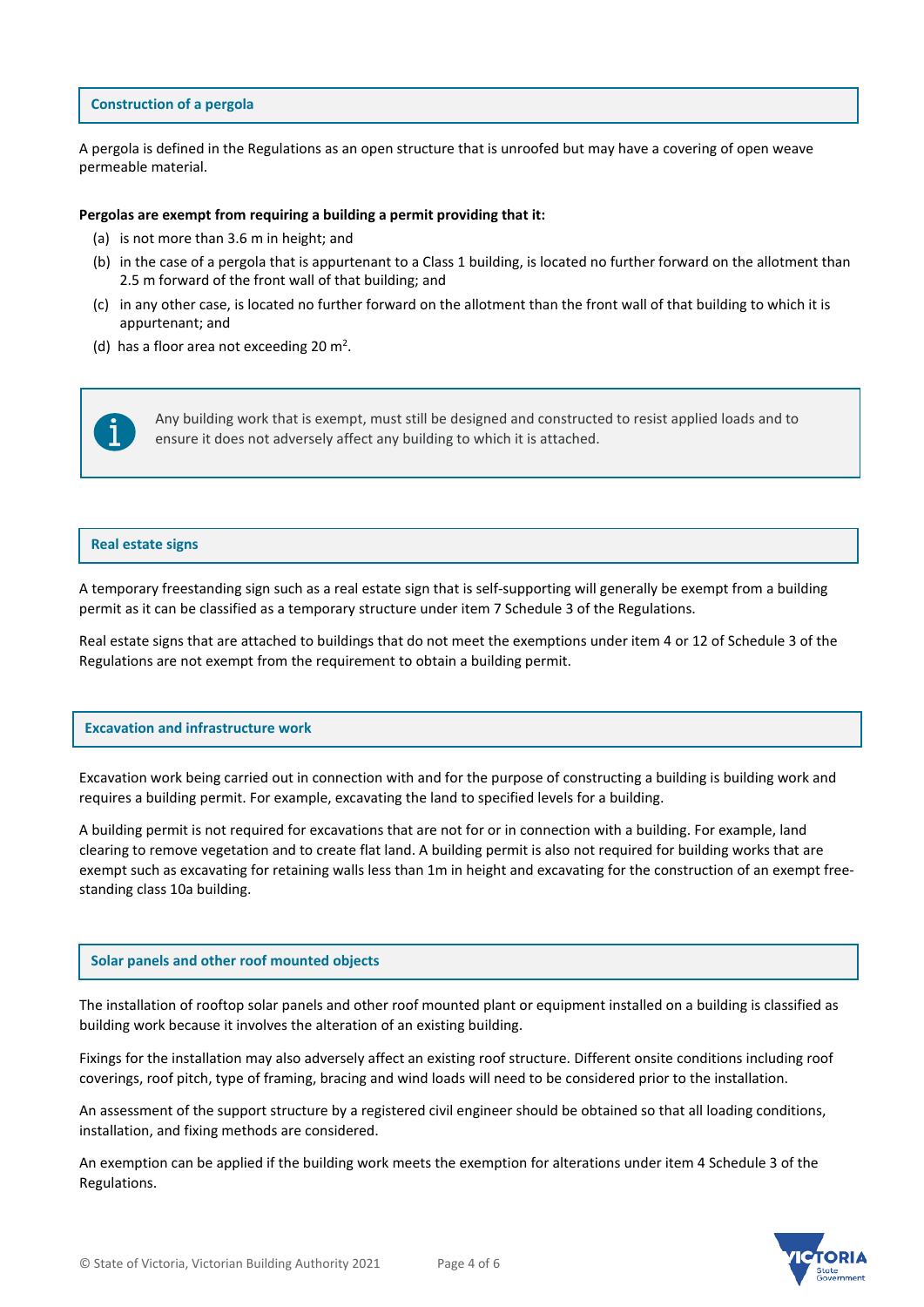### **Example**

The proposed installation of rooftop solar panels will require additional framing to the roof structure to support the additional loads due to the rooftop solar panels. In this example, a building permit is required because the rooftop solar panels will adversely affect the structural stability of the building.

#### **Decks and verandahs**

A building permit is required for decks and verandahs that are attached to a building such as a house or swimming pool, irrespective of size.

A building permit is required for detached decks as part of the amenity to a building.

#### **Fences**

Fences other than fences forming part of a swimming pool or spa barrier or forming part of an outdoor play space associated with a children's services, are exempt from a building permit if:

- (a) is not more than 2 m in height; and
- (b) If within 3 m of a street (except a lane, footway, alley or right of way) is a maximum of 1.5 m high and not constructed of masonry, concrete or similar; and
- (c) If within 3 m of a street (except a lane, footway, alley or right of way) is a maximum of 1.2 m high constructed of masonry, concrete or similar; and
- (d) If within 9 m of a point of intersection of street alignment (e.g. corner blocks) is a maximum of 1 m high above the footpath.

A chain wire fence surrounding a tennis court is exempt from a building permit.

#### **Retaining walls**

Any retaining wall less than 1 m in height is exempt from a building permit unless it is associated with other building work or with protection of adjoining property.

### **Swimming pools spas and associated barriers**

Assembling, erecting or installing a swimming pool or spa and associated barrier that is all capable of being relocated is exempt from a building permit.

Swimming pools or spas and associated barriers that are not relocatable require a building permit.

A building permit is not required for replacing or altering any part of a barrier to rectify the non-compliance identified in an inspection by a swimming pool and spa inspector unless the building work involves:

- (a) Replacing or altering more than 50% of the existing length of the barrier; or
- (b) Replacing or altering the posts or footings of the barrier; or
- (c) Using materials that are not commonly used for the same purpose as the material being replaced; or
- (d) Increasing or decreasing the length or area enclosed by the barrier; or
- (e) Replacing or altering a retaining wall that forms part of the barrier.